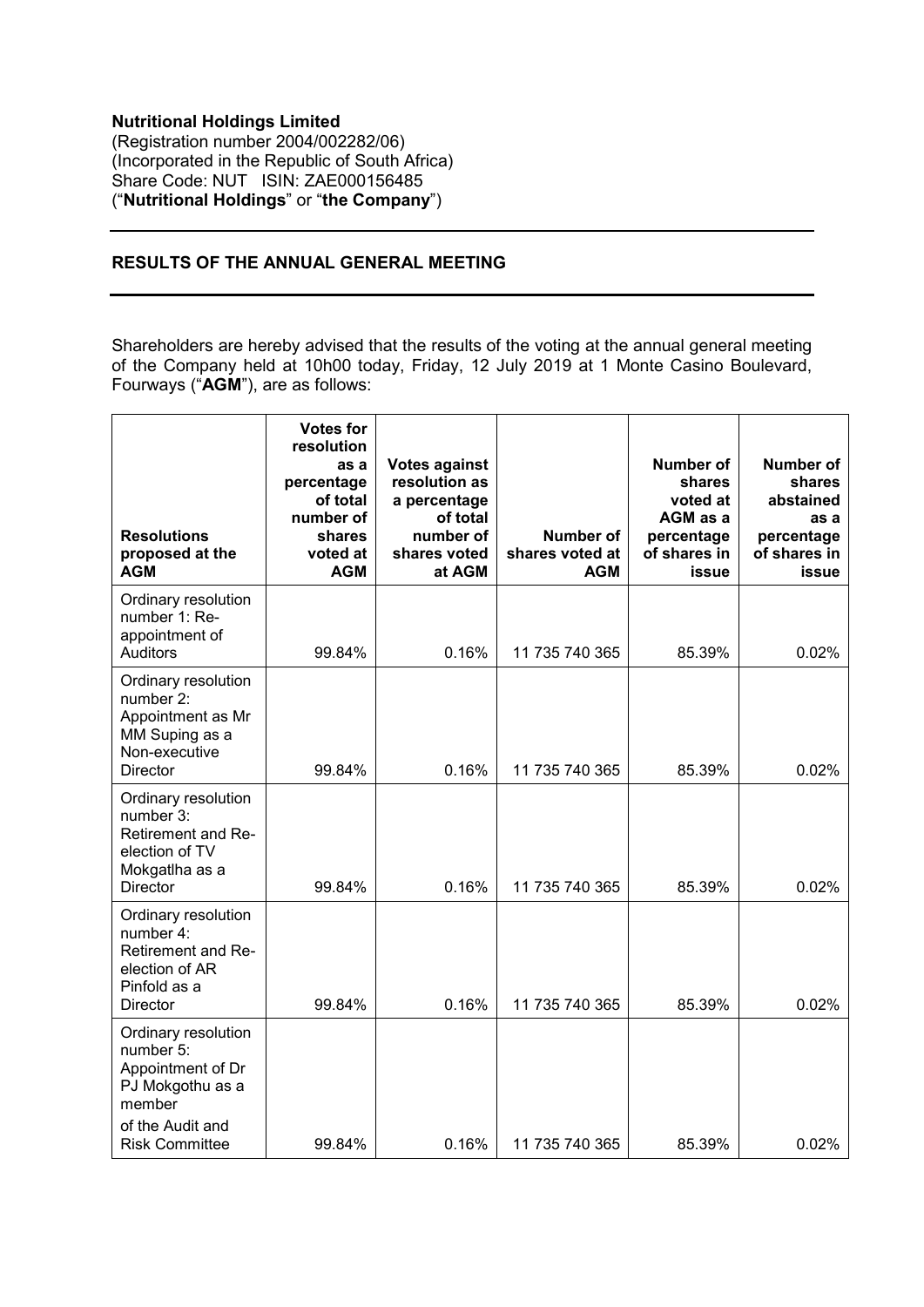| Ordinary resolution<br>number 6:<br>Appointment of Ms<br>PM Chabeli as a<br>member<br>of the Audit and                                                   |        |       |                |        |       |
|----------------------------------------------------------------------------------------------------------------------------------------------------------|--------|-------|----------------|--------|-------|
| <b>Risk Committee</b>                                                                                                                                    | 99.84% | 0.16% | 11 735 740 365 | 85.39% | 0.02% |
| Ordinary resolution<br>number 7:<br>Appointment of Mr<br>AR Pinfold as a<br>member of                                                                    |        |       |                |        |       |
| the Audit and Risk<br>Committee                                                                                                                          | 99.84% | 0.16% | 11 735 740 365 | 85.39% | 0.02% |
| Ordinary resolution<br>number 8: General<br>authority to issue                                                                                           |        |       |                |        |       |
| shares for cash<br>Ordinary resolution                                                                                                                   | 99.84% | 0.16% | 11 735 740 365 | 85.39% | 0.02% |
| number 9: Non-<br>binding<br>endorsement of the<br>Company's<br>remuneration policy                                                                      | 99.84% | 0.16% | 11 735 740 365 | 85.39% | 0.02% |
| Ordinary resolution<br>number 10: Non-<br>binding advisory<br>vote on Nutritional<br>Holding's<br>implementation<br>report on the<br>remuneration policy | 99.84% | 0.16% | 11 735 740 365 | 85.39% | 0.02% |
| Special resolution<br>number 1:<br>Remuneration of<br>non-executive<br>directors                                                                         | 99.79% | 0.21% | 11 735 740 365 | 85.39% | 0.02% |
| Special resolution<br>number 2:<br>Acquisition of<br>Company's own<br>shares                                                                             | 99.84% | 0.16% | 11 735 740 365 | 85.39% | 0.02% |
| Special resolution<br>number 3: Financial<br>assistance to<br>related or inter-<br>related companies                                                     | 99.84% | 0.16% | 11 735 740 365 | 85.39% | 0.02% |

## **Note:**

Total number of shares in issue as at the date of the AGM was 13 743 368 179.